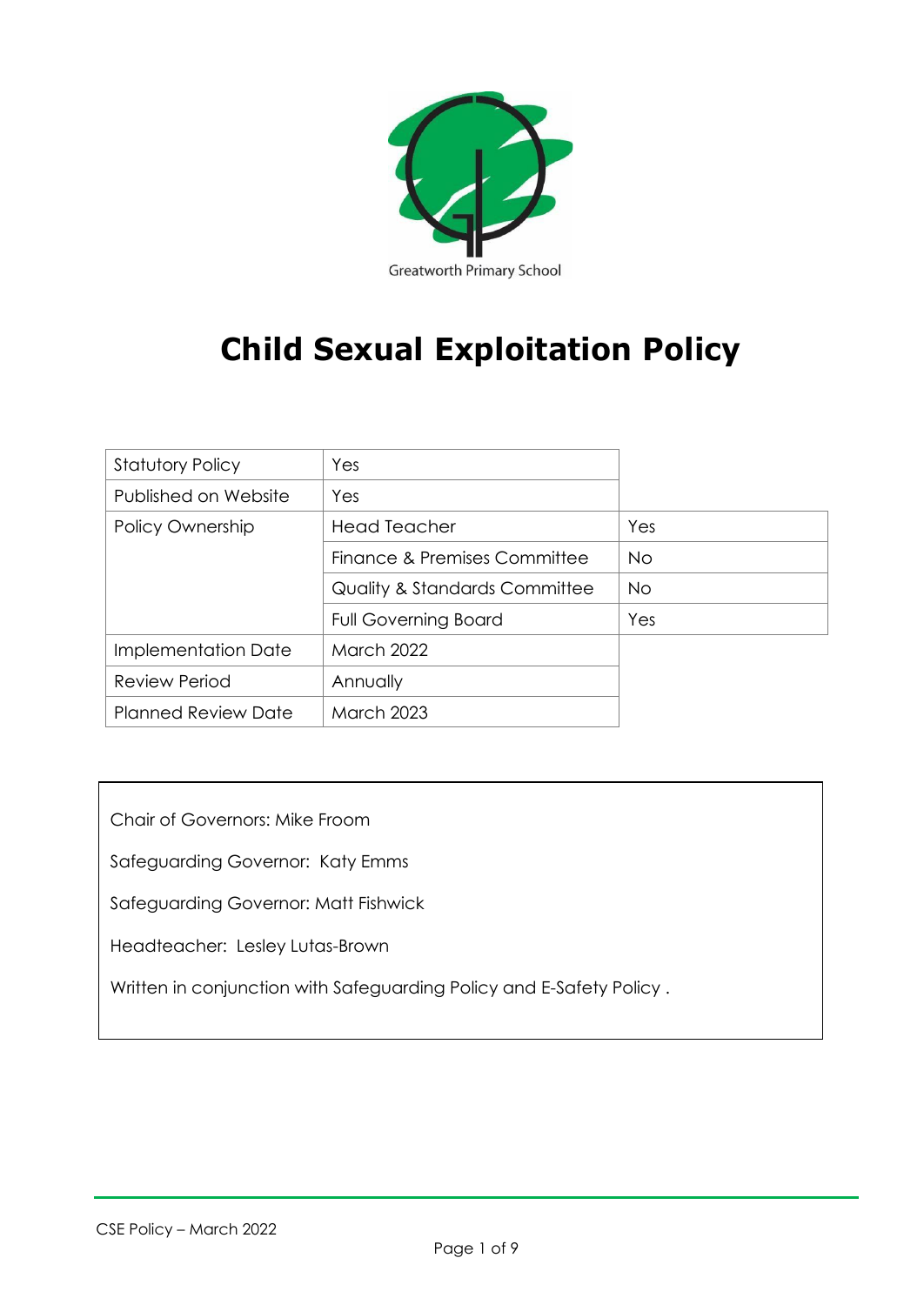

## **PRIMARY SCHOOL POLICY ON AWARENESS AND PREVENTION OF CHILD SEXUAL EXPLOITATION**

#### **The Government deplores the sexual exploitation of children and will not tolerate failure at any level to prevent harm, support victims and bring offenders to justice.**

# **Tackling Child Sexual Exploitation, March 2015, page 3.**

Child sexual exploitation (CSE) involves exploitative situations, contexts and relationships where young people receive something (for example food, accommodation, drugs, alcohol, gifts, money or in some cases simply affection) as a result of engaging in sexual activities. Sexual exploitation can take many forms ranging from the seemingly 'consensual' relationship where sex is exchanged for affection or gifts, to serious organised crime by gangs and groups. What marks out exploitation is an imbalance of power in the relationship. The perpetrator always holds some kind of power over the victim which increases as the exploitative relationship develops. Sexual exploitation involves varying degrees of coercion, intimidation or enticement, including unwanted pressure from peers to have sex, sexual bullying including cyberbullying and grooming. However, it also important to recognise that some young people who are being sexually exploited do not exhibit any external signs of this abuse.

## **Keeping Children Safe in Education 2014, statutory guidance, page 10.**

Although the majority of children at risk of Child Sexual Exploitation (CSE), are children and young people who attend secondary school, primary school aged children can also be at risk, or can be vulnerable to early grooming prior to entering secondary school. For this reason, it is key that Early Years and Primary School staff have a clear understanding of the definition of CSE and the risk indicators, as well as the procedures which are to be followed by all partners in Northamptonshire. As well, staff must ensure that curriculum based learning has embedded within it a range of opportunities to enhance self-awareness, selfesteem and resilience in children so they are less likely to become involved in situations of CSE later on.

There can be a significant age gap between the child and the perpetrator, though this is not always the case. Incidents of Child Sexual Exploitation involving peers is rising statistically. All children are at risk though for children 11 years old and under, it is children in upper Key Stage Two who can be the most vulnerable given their age, access to the internet, and increased levels of independence in terms of walking to and from school and socialising with peers beyond the hours of the school day.

Child Sexual Exploitation is a form of child abuse. This policy must be read in conjunction with Greatworth Safeguarding Policy and Child Protection policy. Any concerns about a child must be responded to urgently following the procedures outlined in the safeguarding policy.

**In keeping with statutory guidance, no child under 13 years can be assessed as low risk if behaviours indicate involvement in CSE.**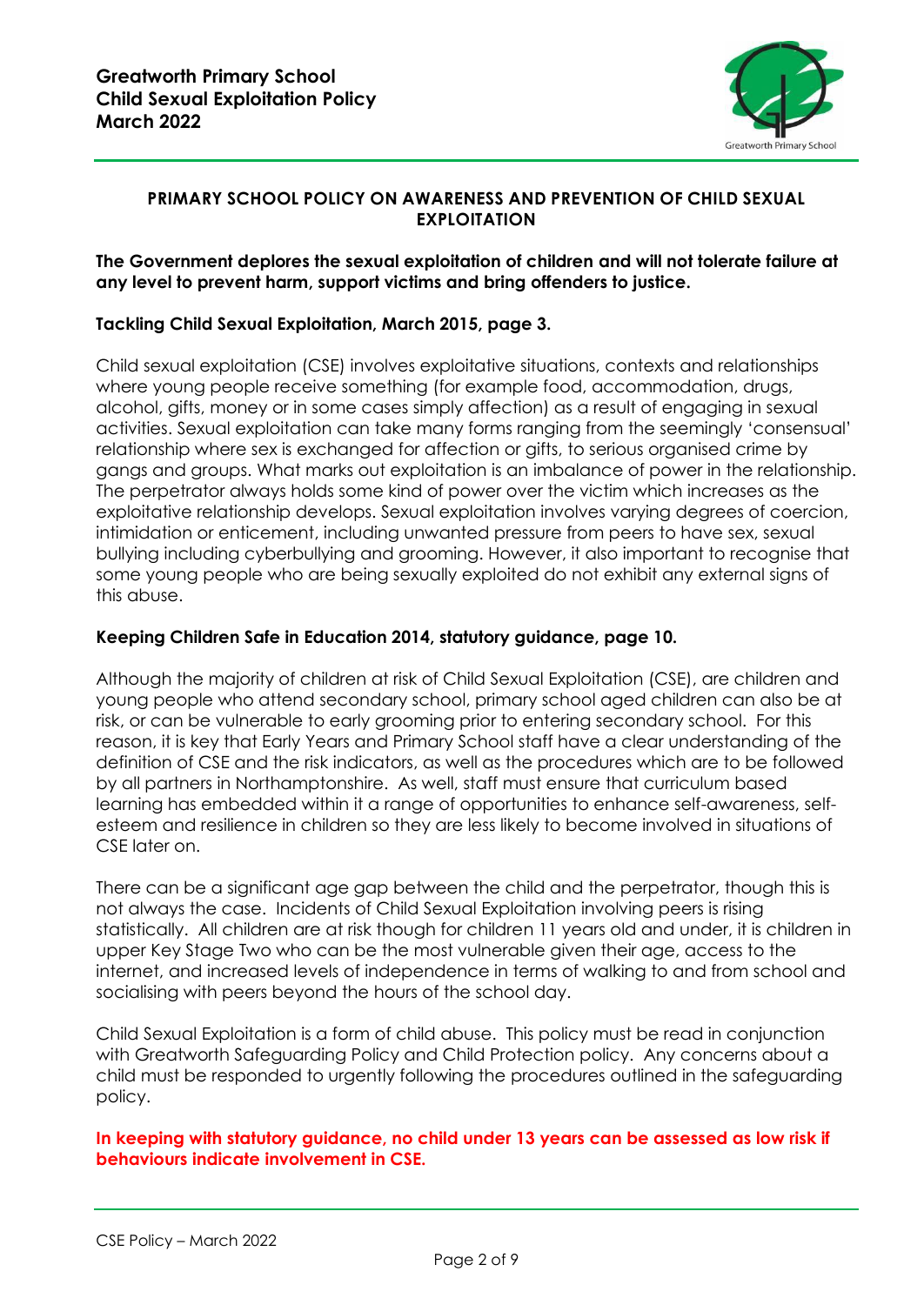

# **ANYONE CAN MAKE A REFERRAL INTO THE MASH**

## **IF A CHILD IS AT RISK OF SIGNIFICANT HARM, PLEASE CONTACT THE MASH 0300 126 1000 OR THE POLICE 101 OR 999 IMMEDIATELY.**

## **School Policy**

Greatworth Primary School will promote the right children have to feel safe, development of healthy friendships and relationships, and an awareness of how children can get help swiftly when interactions begin to feel unsafe. This will be achieved through a range of means, including and not limited to our whole school ethos, safeguarding policies (including behaviour and e-Safety), and the school's anti-bullying agenda, we will communicate with the whole-school community, ensuring all staff, volunteers and visitors are aware of how pupils are encouraged to keep themselves feeling safe. School will work in partnership with parents, carers and families to support with online safety at home and children feeling safe in the community, and while socialising with peers.

Pupils from Early Years, through Key Stages One and Two will be offered curriculum based activities and lessons to support them in awareness of what safe social interactions feel like and how they need to be tuned into their feelings so they can gauge when they may be in a risky situation. Lessons will focus on promoting healthy interactions, positive relationships and independent self-care skills for children, and will enable teachers to alert children to the dangers of grooming and CSE in a way that respects their right to feel safe and that is appropriate for their age/stage of development. Topics explored will include, and not be limited to, touch which feels safe/unsafe, feeling safe, stranger awareness, recognising and assessing risk, and knowing how and where to get help. Practitioners will be encouraged to use correct anatomical language for naming body parts. Teaching will be enabled through a range of resources appropriate for children in EY through to Key Stage 2. A list of potentially useful resources can be accessed at the end of this document.

E-Safety will be taught throughout the school and children will have strategies for how to respond when they feel unsafe online. The school will engage with outside support which may include visits from representatives from relevant charities (NSPCC, Barnardo's), and the Local Authority e-Safety officer for schools.

Senior management and governors in the school are fully committed to dealing with the issue of Child Sexual Exploitation and will co-operate extensively and effectively with outside agencies including the police, health and social care to enable potential situations of Child Sexual Exploitation to be identified rapidly and ensure a swift response follows. The response will be in line with Northamptonshire Safeguarding Children Board (NSCB) procedures, and clearly defined interventions can be put in place without delay. Interventions will include a robust multi-agency approach, based on an infrastructure of support around the child and family. Support will be offered to the child's school peers and their families, where appropriate.

Northamptonshire Safeguarding Children Board has an online toolkit which can support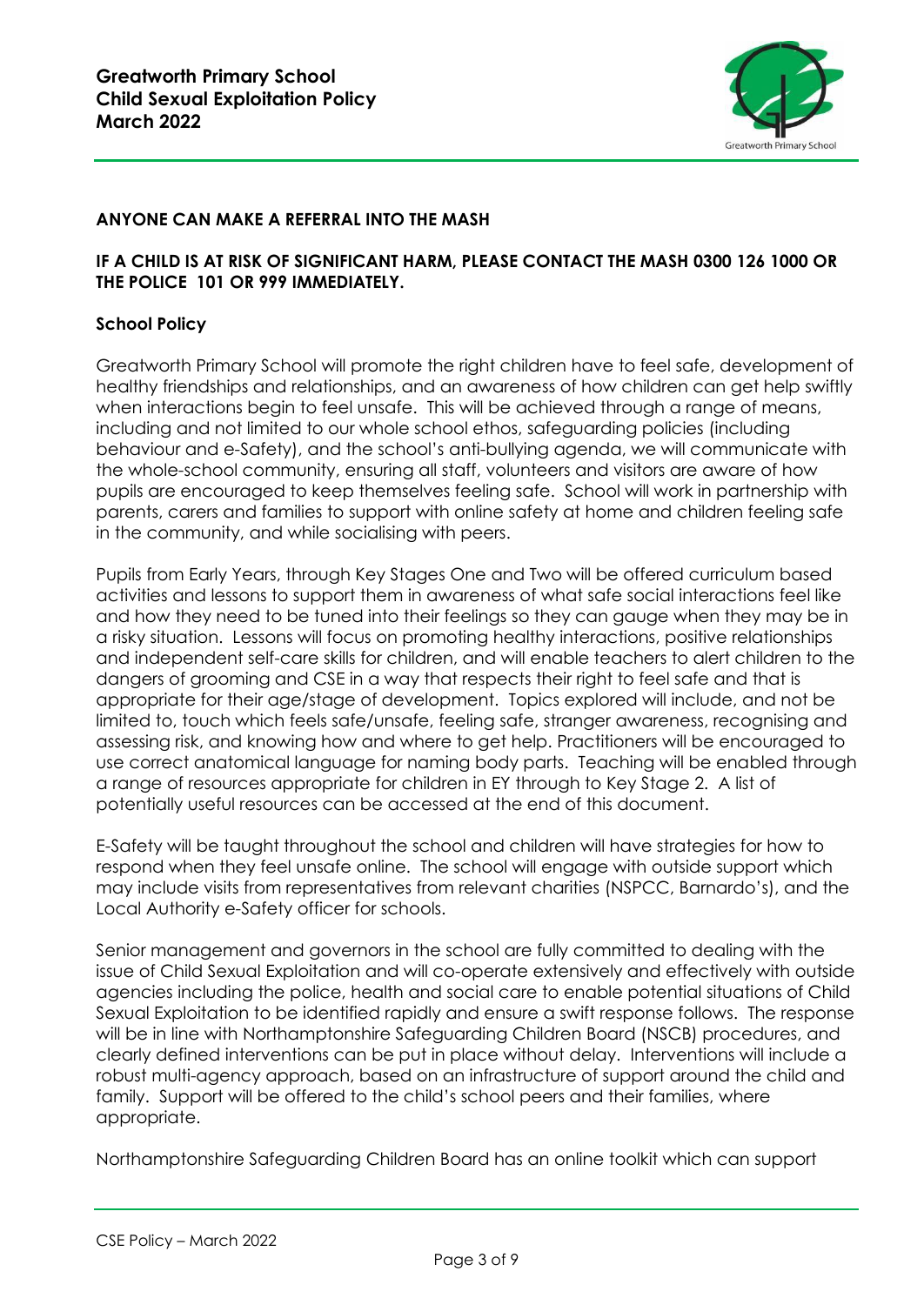

professionals and practitioners who feel concerned about a child. All partners, including schools, are expected to be familiar with the toolkit and to use it whenever a child is considered at risk of CSE. The results of the completed toolkit are to be submitted with a referral into the MASH should the concerns meet threshold for Level 4. The online toolkit can be accessed in Chapter Two of the Northamptonshire CSE Prevention Toolkit.

The NSPCC website contains lots of information.

<https://www.nspcc.org.uk/what-is-child-abuse/types-of-abuse/child-sexual-exploitation/>

Concerns with evidence which indicate possible CSE in children under 13 years old, must result in an immediate referral into the MASH.

The agreed NSCB procedures for responding to concerns around Child Sexual Exploitation can be found at:

[http://northamptonshirescb.proceduresonline.com/chapters/p\\_sg\\_cyp\\_sex\\_exploitation.ht](http://northamptonshirescb.proceduresonline.com/chapters/p_sg_cyp_sex_exploitation.html) [ml](http://northamptonshirescb.proceduresonline.com/chapters/p_sg_cyp_sex_exploitation.html)

## **Governing Body**

The Governors will monitor to ensure that preventative work is embedded in curriculum and in the school's ethos and is done in an appropriate and supportive way. The governing body will expect the following from all school staff:

- Appoint a lead governor for CSE. This can be the same person as the school's governor for Child Protection or Children in Local Authority Care.
- Ensure the Head has identified a named Designated Person on staff as Lead for CSE. This can be the Designated Safeguarding Lead.
- To attend training and ensure up to date training is provided for all staff, which includes understanding the risks and indicators of Child Sexual Exploitation and what to do if they think a child is at risk of CSE.
- Must read and understand the Safeguarding and Child Protection policy in conjunction with this policy on Child Sexual Exploitation.
- Play an active role in supporting the school in its commitment to promoting the safety and welfare of all pupils.
- **•** Demonstrate through their actions their awareness of risk of Child Sexual Exploitation and their ability to identify potential indicators that a child may be at risk of grooming or experiencing early effects of the grooming process.
- Model behaviour which promotes children's right to feel safe and helps them to behave towards each other in ways that respect each other's right to feel safe.
- To listen to all children, record the Child's Voice accurately and gain consent before sharing the Child's View, where possible.
- Timescales are adhered to and any issues concerning Child Sexual Exploitation are passed onto the Designated Safeguarding Lead immediately, within the hour. If the Lead is off-site, they must be contacted by telephone.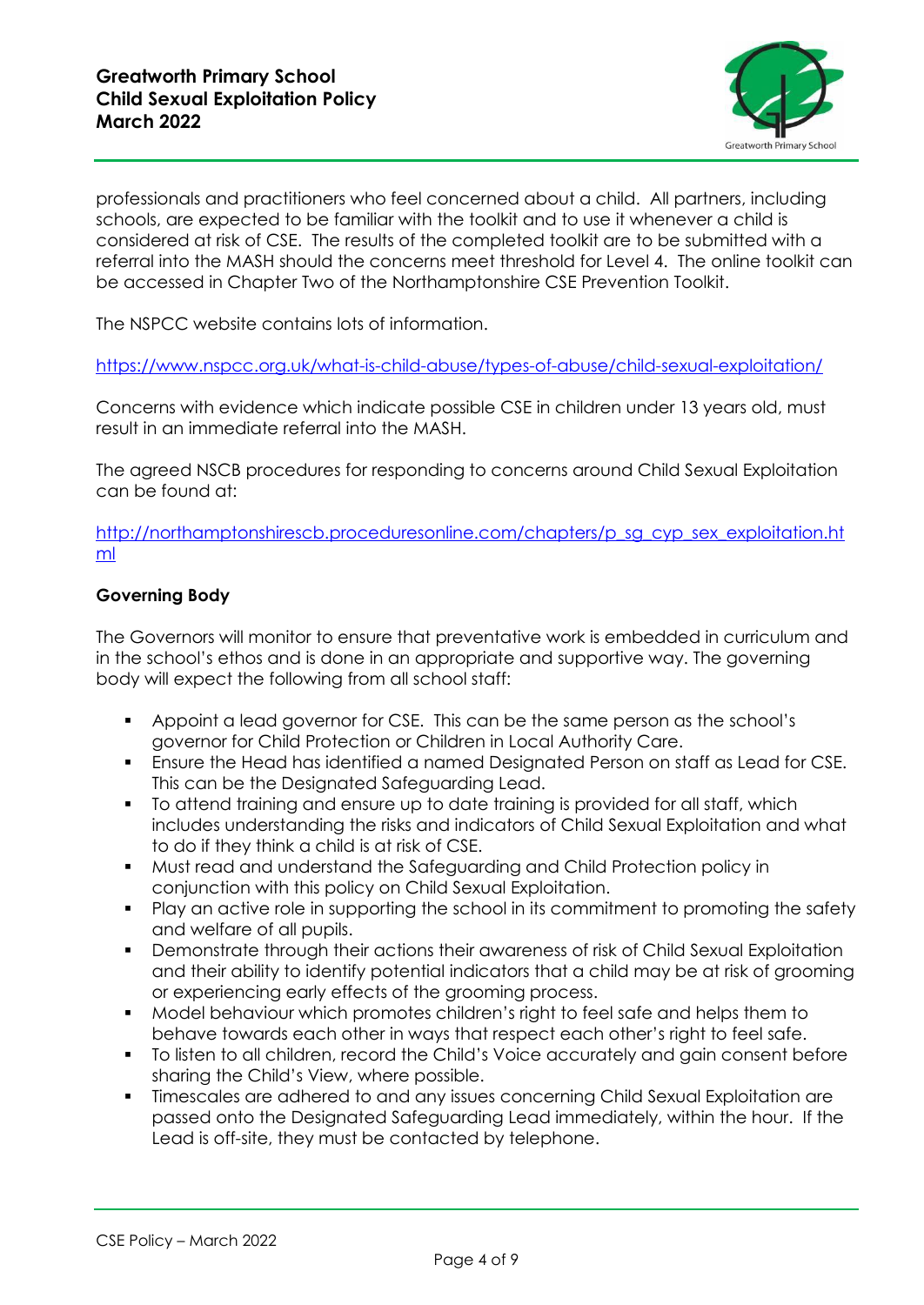

## **Designated Safeguarding Leads**

| <b>Name</b>                      | Role                 | <b>Initial DSL</b><br>training date | <b>Refresher DSL</b><br>date | <b>CSE Training</b><br>date |
|----------------------------------|----------------------|-------------------------------------|------------------------------|-----------------------------|
| <b>Mrs Lesley</b><br>Lutas-Brown | <b>Head Teacher</b>  | October 2016                        | Autumn 2019                  | <b>April 2020</b>           |
| <b>Mrs Megan</b><br><b>Scott</b> | <b>Class Teacher</b> | October 2017                        | <b>Spring Term</b><br>2020   | <b>April 2020</b>           |

The Designated Safeguarding Leads will ensure that all staff are aware of the risk factors, signs and indicators, useful resources and details of local services, and have received training to increase their knowledge and develop confidence. Posters will be displayed and leaflets, raising awareness of local services and resources, will be readily available giving advice and information on child sexual exploitation. The school will work in partnership with the NSCB and other multi-agency partners to protect the children and young people within the setting.

The Designated Safeguarding Lead/s are responsible for ensuring that the Voice of the Child is enabled where risk of Child Sexual Exploitation is identified, and that this is done in a safe and sensitive way documenting in the child's own words what is happening for them. The child can choose who supports the documenting of the Child's Voice, though the Designated Safeguarding Lead needs to make sure this happens and oversee the work/documentation, and check the child feels satisfied that the written transcript is accurate.

Designated Safeguarding Leads need to be aware that some of the lessons learned which have emerged from CSE around the country include a lack of information sharing. As with any safeguarding issue, the school's Designated Safeguarding Leads will be mindful of information sharing protocols and also their duty to safeguard children and young people when working with possible cases of CSE.

# **Procedures to Follow**

#### **What to do if a child is at risk of child sexual exploitation.**

The School's Designated Safeguarding Lead will complete the online toolkit which is referred to in the section above.

The DSL will also contact the MASH.

If a child discloses and there is evidence to suggest that a crime has been, or may have been committed against the child, contact the police and report the crime, noting the incident number.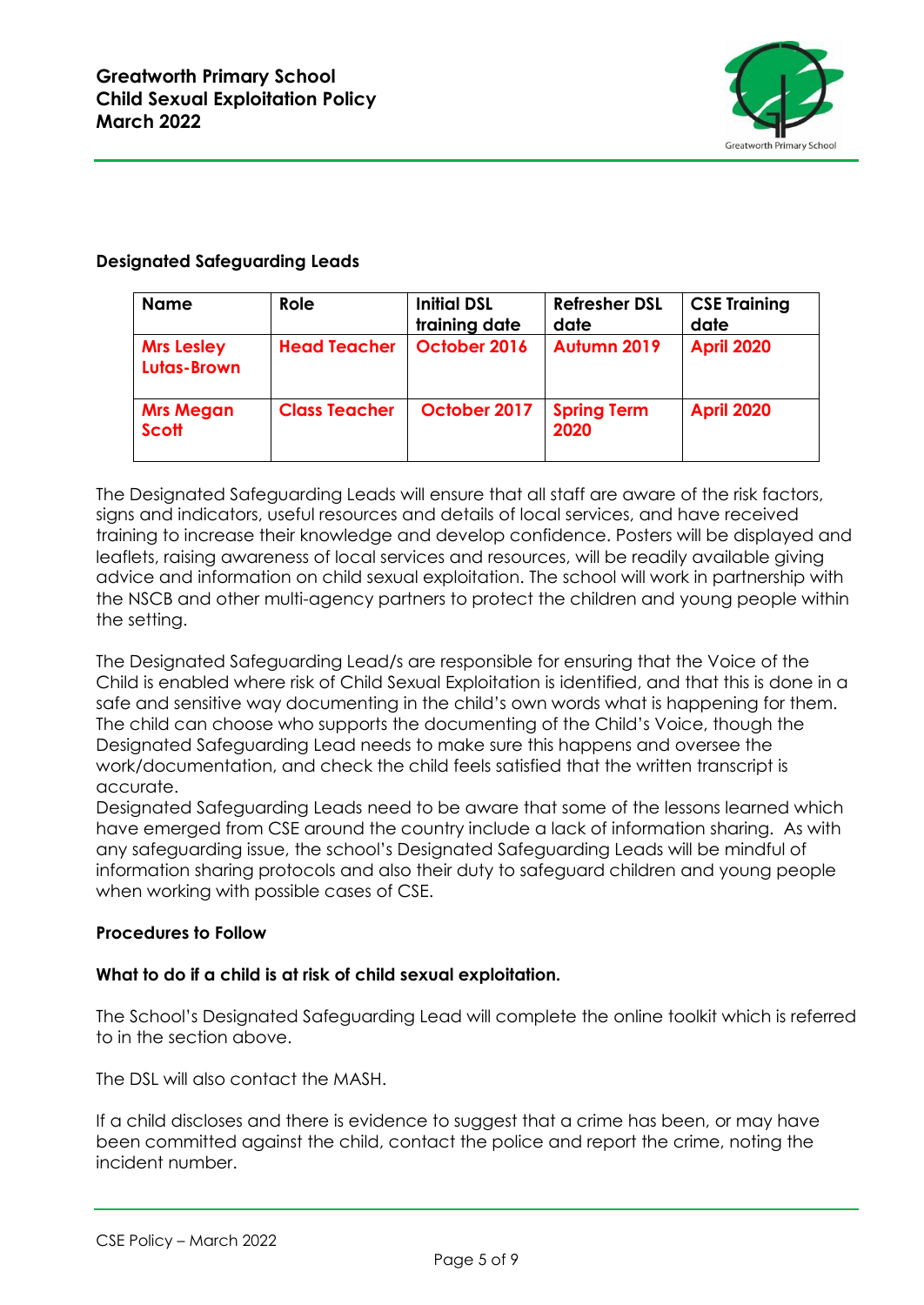

Send in a referral to MASH, following the procedures in the Thresholds and Pathways document. Attach the completed CSE assessment as supporting evidence to the referral form itself and submit them electronically.

Upon a concern about CSE being raised in relation to a child or young person by a staff member in school or a member of the public, DSLs will need to complete the following actions as soon as possible and within 2 hours:

- speak with the child/young person if appropriate
- **•** complete the online CSE assessment
- contact the MASH and, if needed, Northants police
- submit a referral into MASH with the completed assessment attached

If a child or young person goes missing at any point during this process, the MASH and the Police must be contacted immediately and the Missing protocols must be followed which can be found at:

**[http://northamptonshirescb.proceduresonline.com/pdfs/missing\\_fr\\_home\\_or\\_care\\_pr.pdf](http://northamptonshirescb.proceduresonline.com/pdfs/missing_fr_home_or_care_pr.pdf)**

#### **School Staff**

Staff at Greatworth Primary School will access training as determined by the Senior Leaders of the school. Staff will uphold their duty of care, ensuring they are vigilant at all times, and mindful of the early indicators that a child might be involved with socialising with people who are older, or even the same age, and might be at risk of being Sexually Exploited.

Teaching staff will endeavour to create a safe learning environment, where pupils feel safe and confident to fully participate in lessons and discussions. A safe environment will be created by:

- Agreeing ground rules with young people, including confidentiality. Confidentiality should be maintained in line with the school policy and the safeguarding policy.
- Model behaviour and being aware of values and attitudes, preconceptions and feelings. Staff will be prepared to challenge any inappropriate language and attitudes including stereotyping and will recognise diversity and gender within the teaching group.
- Building trusting relationships which will set the tone for lessons and helps to reinforce positive relationships.
- **E** Ensuring each child in their class can identify at least 3 and preferably 4 adults in school that they could approach to talk with and perhaps ask for help if they felt unsafe. Children may or may not name the adults in their class, though it is important there are adults within school they identify for themselves who they can go to.

# **E-Safety**

All children and young people are at risk of online sexual exploitation. We will ensure that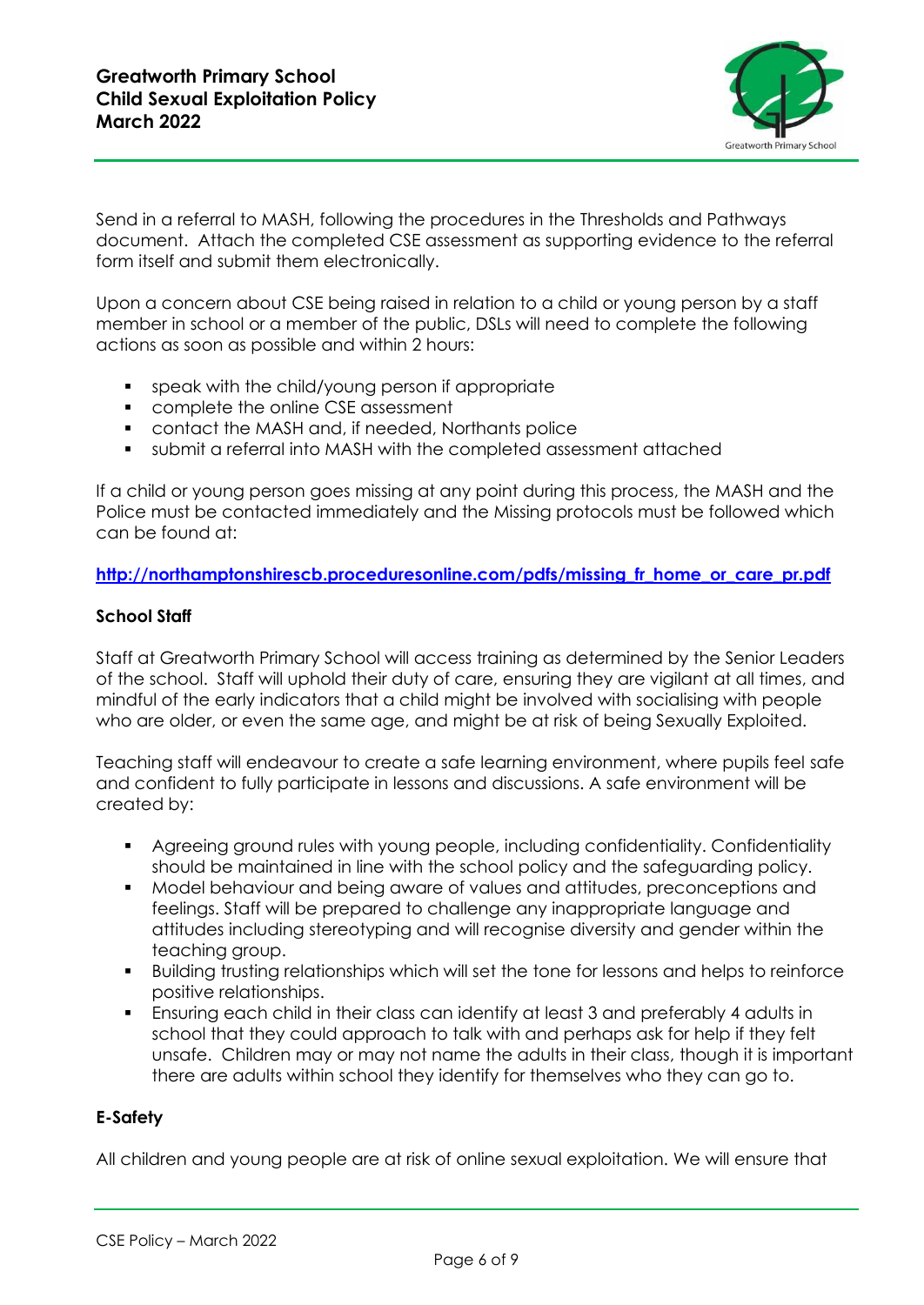

our e-safety procedures are robust and that pupils are taught online safety skills so they know:

- online risks
- how to recognise unsafe online contact
- to be confident to report any concerns about themselves or others to staff in school staff.

To be considered in conjunction with Greatworth School E-Safety Policy.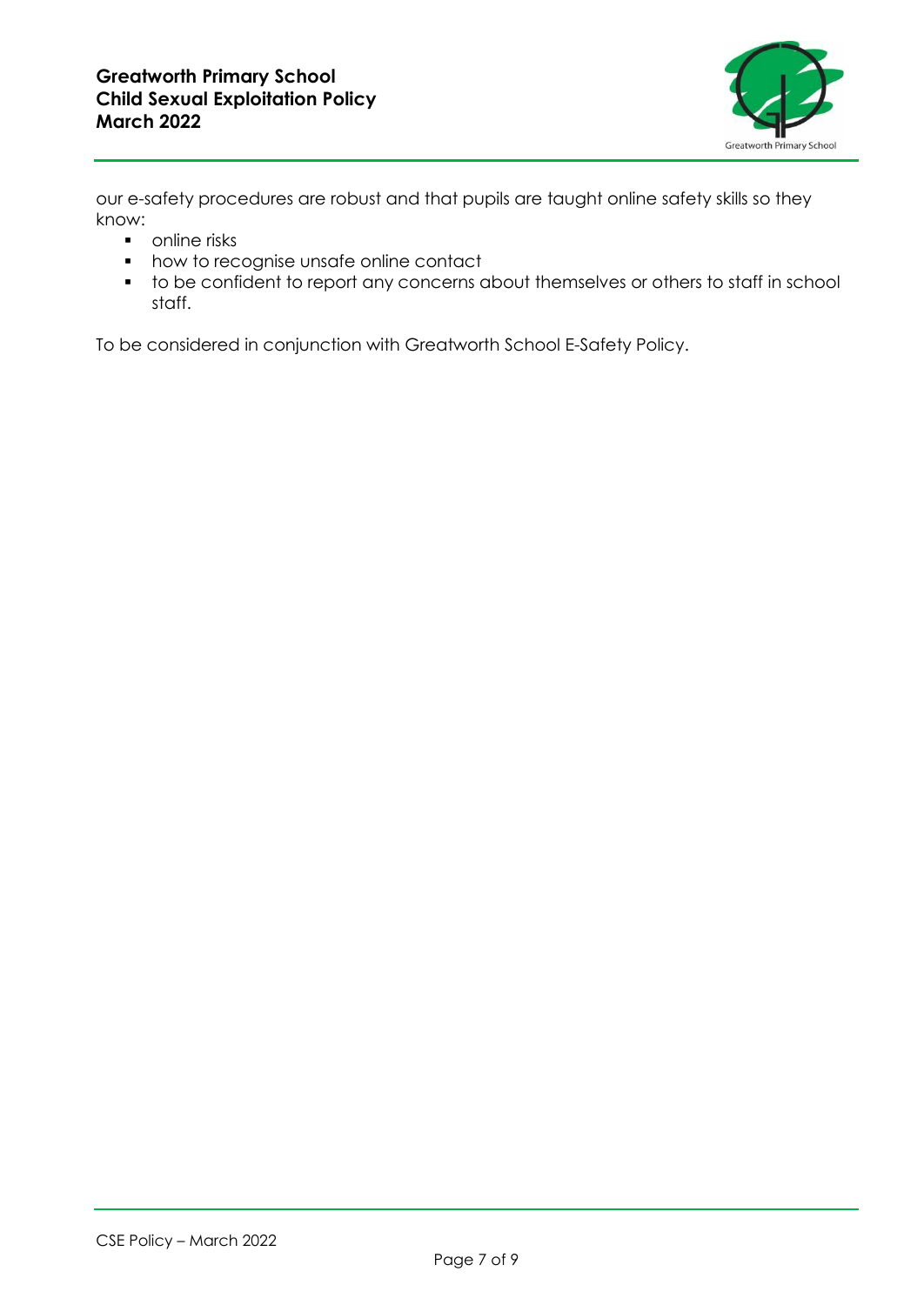

# **APPENDIX 1 to Primary School CSE Prevention Policy**

#### **Children at Risk of Sexual Exploitation**

The school is aware that pupils with the following vulnerabilities are more at risk of being sexually exploited:

- Children who have been excluded
- Children recorded as Missing Education
- Children with Special Educational Needs
- **Children in Care of the Local Authority**
- Poverty and deprivation
- **•** Previous sexual, physical and/or emotional abuse
- **•** Familial and community offending patterns
- **•** Prevalence of undiagnosed mental health problems/ Family History of Mental Health Difficulties.
- **Family History of Abuse or Neglect**
- **•** Family History of Domestic Abuse
- **•** Family History of Substance Misuse
- **•** Breakdown of Family Relationships
- Low Self-Esteem
- **•** Children frequently missing from home

#### **Possible Warning Signs / Risk Indicators**

The school is aware that children are groomed in different ways. The following can indicate or signify if children are being groomed or being sexually exploited:

- Being secretive or withdrawn.
- Being hostile or physically aggressive in their relationship with parents/carers and other family members.
- **EXE** Associating/developing relationship of a sexual nature with a significantly older man or a woman.
- Having money, mobile phones, clothes, jewellery or other items not given by parents/carers.
- Changing physical appearance new clothes, more make-up.
- Being defensive about where they have been and what they've been doing.
- Having increasing health-related problems.
- Staying out late and/or going missing.
- Returning home after long intervals but appearing to be well cared for.
- Becoming disruptive or using abusive language.
- Getting involved in petty crime.
- Volatile behaviour.
- **■** Having marks or scars on their body which they try to conceal by refusing to undress or uncover parts of their body.
- Having a mobile phone at school, or additional/new mobile phones.
- Expressions of despair (self-harm, overdose, onset of disordered eating, challenging